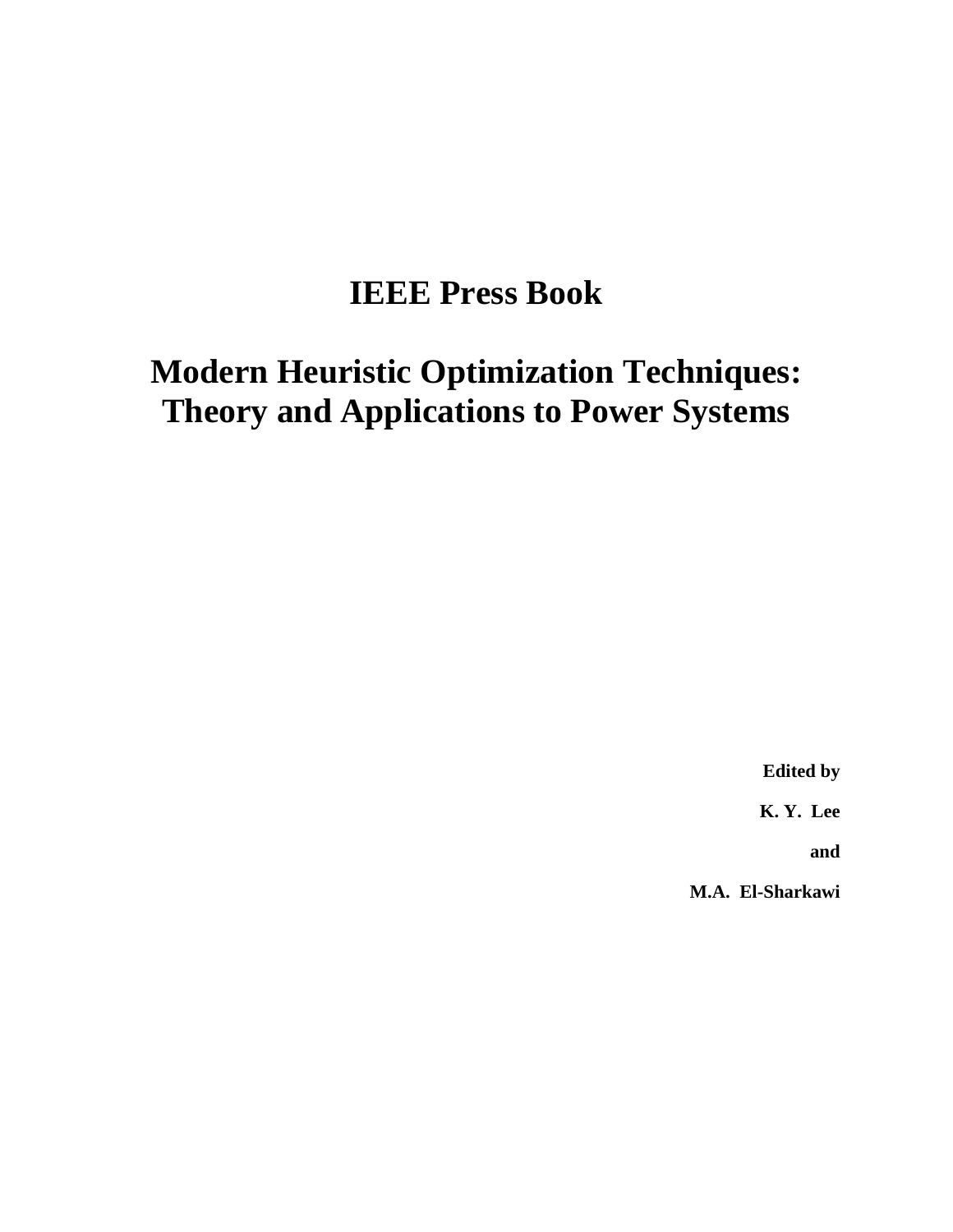## *Disclaimer*

The Editors are not endorsing evolution as a scientific fact, in that species evolve from one kind to another. The term "evolutionary" in the evolutionary computation (EC) simply means that the characteristics of an individual changes within the population of the same species, as observed in the nature.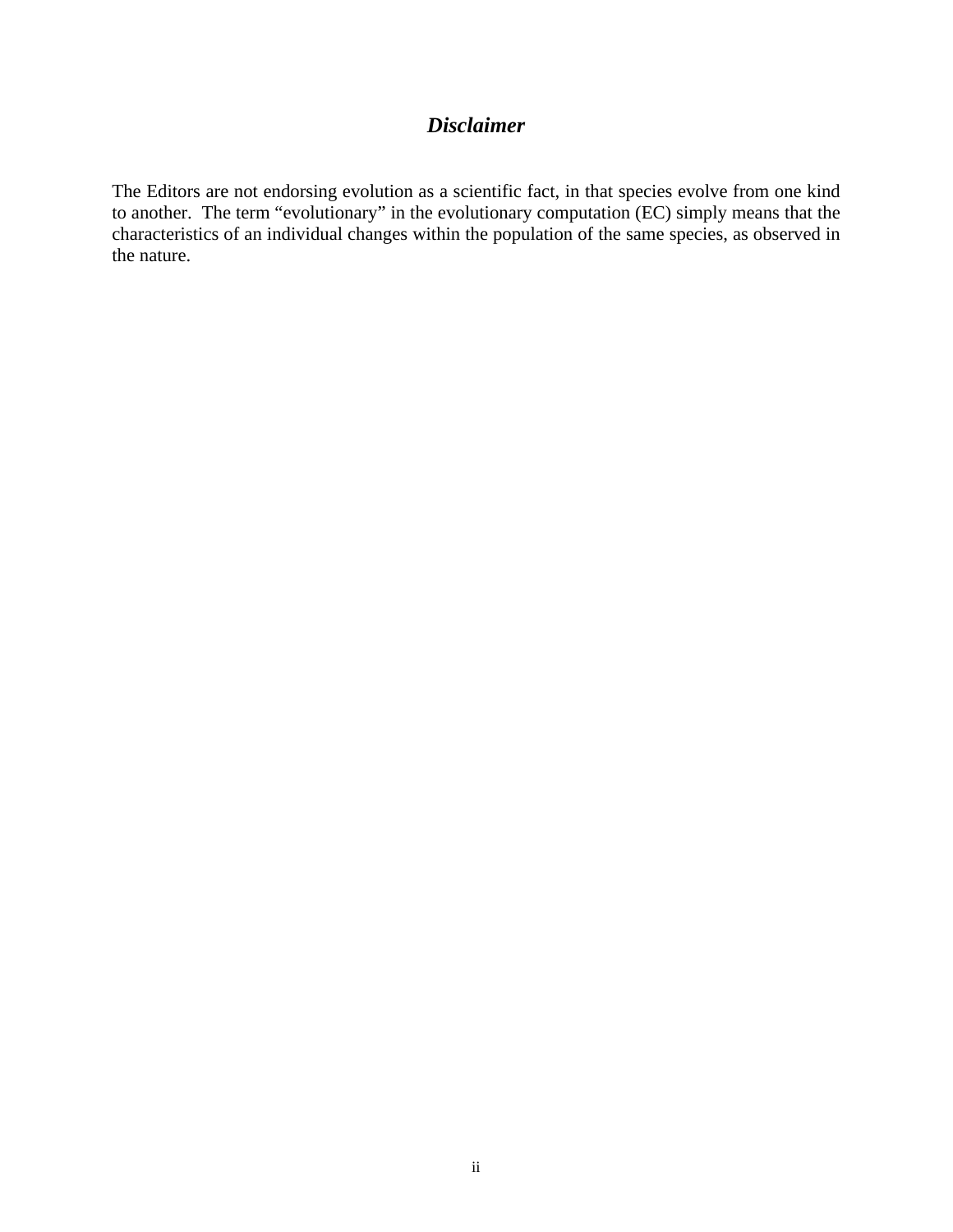### **Introduction**

Several heuristic tools have evolved in the last decades that facilitate solving optimization problems that were previously difficult or impossible to solve. These tools include evolutionary computation, simulated annealing, tabu search, particle swarm, etc. Reports of applications of each of these tools have been widely published. Recently, these new heuristic tools have been combined among themselves and with knowledge elements, as well as with more traditional approaches such as statistical analysis, to solve extremely challenging problems. Developing solutions with these tools offers two major advantages: 1) development time is much shorter than when using more traditional approaches, and, 2) the systems are very robust, being relatively insensitive to noisy and/or missing data.

The purpose of this book is to provide with basic knowledge of evolutionary computation, and other heuristic optimization techniques, and how they are combined with knowledge elements in computational intelligence systems. Applications to power problems are stressed, and example applications are presented. The book is composed of two parts: The first part gives an overview of modern heuristic optimization techniques, including fundamentals of evolutionary computation, genetic algorithms, evolutionary programming and strategies, particle swarm optimization, ant colony search algorithm, simulated annealing, tabu search, hybrid systems of evolutionary computation, and hybrid optimization of local heuristics and dynamical trajectory.

The second part of the book gives an overview of power system applications and deals with specific applications of the heuristic approaches to power system problems, such as security assessment, generation and maintenance scheduling, economic dispatch, transmission network expansion planning, generation expansion and reactive power planning, distribution system optimization, and power plant and power system control, FACTS, and hybrid systems of heuristic methods.

#### **Evolutionary Computation:**

Natural evolution is a hypothetical population-based optimization process. Simulating this process on a computer results in stochastic optimization techniques that can often out-perform classical methods of optimization when applied to difficult real-world problems. This tutorial will provide a background in the inspiration, history, and application of evolutionary computation and other heuristic optimization methods to system identification, automatic control, gaming, and other combinatorial problems.

The objectives are to provide an overview of how evolutionary computation and other heuristic optimization techniques may be applied to problems within your domain of expertise, to provide a good understanding of the design issues involved in tailoring heuristic algorithms to real-world problems, to compare and judge the efficacy of modern heuristic optimization techniques with other more classic methods of optimization, and to program fundamental evolutionary algorithms and other heuristic optimization routines.

#### **Genetic Algorithms:**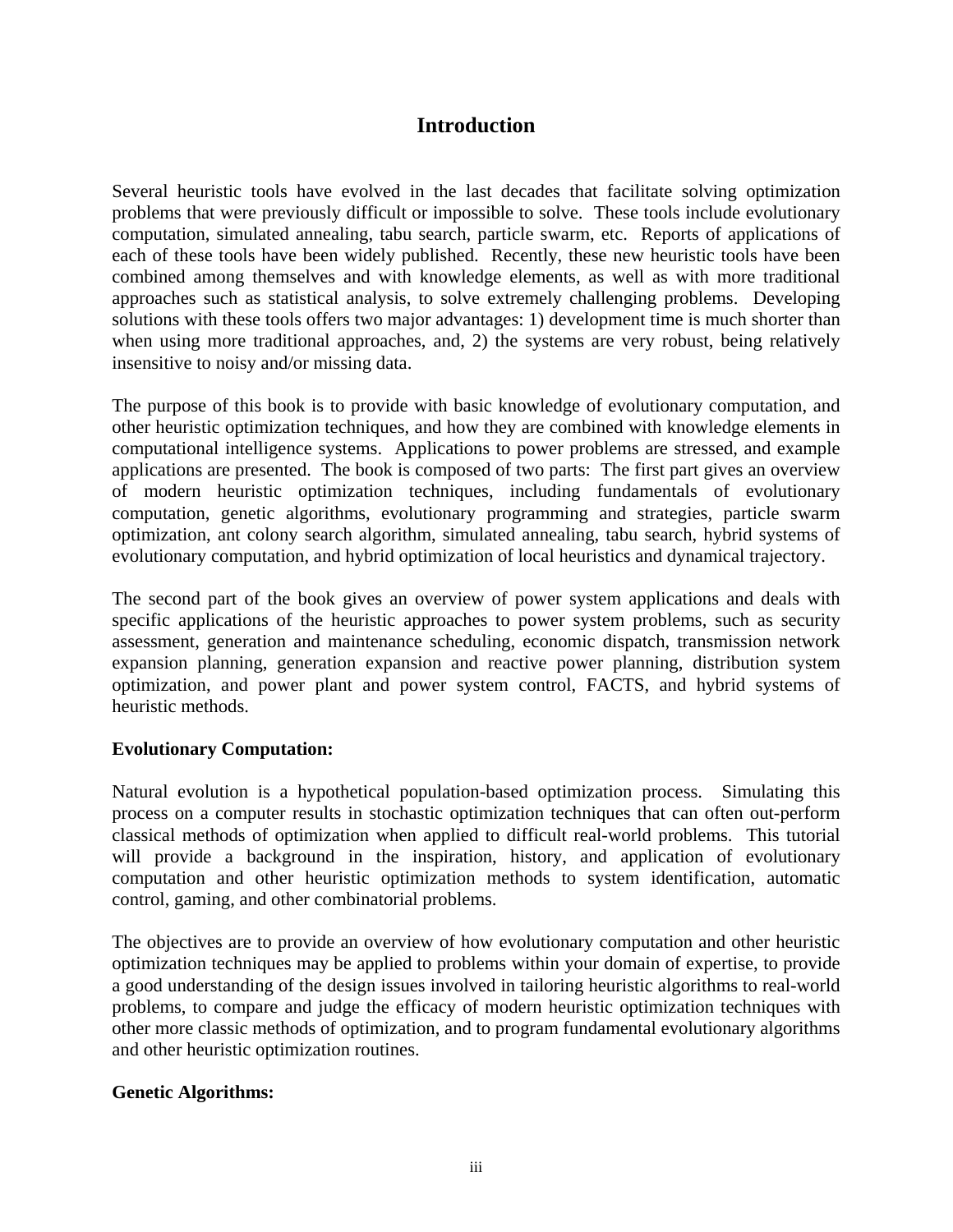Genetic Algorithm (GA) is a search algorithm based on the conjecture of natural selection and genetics. The features of genetic algorithm are different from other search techniques in several aspects. First, the algorithm is a multi-path that searches many peaks in parallel, and hence reducing the possibility of local minimum trapping. Secondly, GA works with a coding of parameters instead of the parameters themselves. The coding of parameter will help the genetic operator to evolve the current state into the next state with minimum computations. Thirdly, GA evaluates the fitness of each string to guide its search instead of the optimization function. The genetic algorithm only needs to evaluate objective function (fitness) to guide its search. There is no requirement for derivatives or other auxiliary knowledge. Hence, there is no need for computation of derivatives or other auxiliary functions. Finally, GA explores the search space where the probability of finding improved performance is high.

#### **Evolution Strategies and Evolutionary Programming:**

Evolution Strategies (ES) employ real-coded variables and, in its original form, it relied on Mutation as the search operator, and a Population size of one. Since then it has evolved to share many features with GA. The major similarity between these two types of algorithms is that they both maintain populations of potential solutions and use a selection mechanism for choosing the best individuals from the population. The main differences are: ES operate directly on floating point vectors while classical GAs operate on binary strings; GAs rely mainly on recombination to explore the search space, while ES uses mutation as the dominant operator; and ES is an abstraction of evolution at individual behavior level, stressing the behavioral link between an individual and its offspring, while GAs maintain the genetic link.

Evolutionary Programming (EP) is a stochastic optimization strategy similar to GA, which places emphasis on the behavioral linkage between parents and their offspring, rather than seeking to emulate specific genetic operators as observed in nature. EP is similar to Evolutionary Strategies, although the tow approaches developed independently. Like both ES and GAs, EP is a useful method of optimization when other techniques such as gradient descent or direct analytical discovery are not possible. Combinatorial and real-valued function optimization in which the optimization surface or fitness landscape is "rugged", possessing many locally optimal solutions, are well suited for Evolutionary Programming.

#### **Particle Swarm Optimization:**

Particle swarm optimization (PSO) is an exciting new methodology in evolutionary computation that is somewhat similar to a genetic algorithm in that the system is initialized with a population of random solutions. Unlike other algorithms, however, each potential solution (called a particle) is also assigned a randomized velocity and then flown through the problem hyperspace. Particle swarm optimization has been found to be extremely effective in solving a wide range of engineering problems. It is very simple to implement (the algorithm comprises two lines of computer code) and solves problems very quickly.

#### **Ant Colony Search Algorithm:**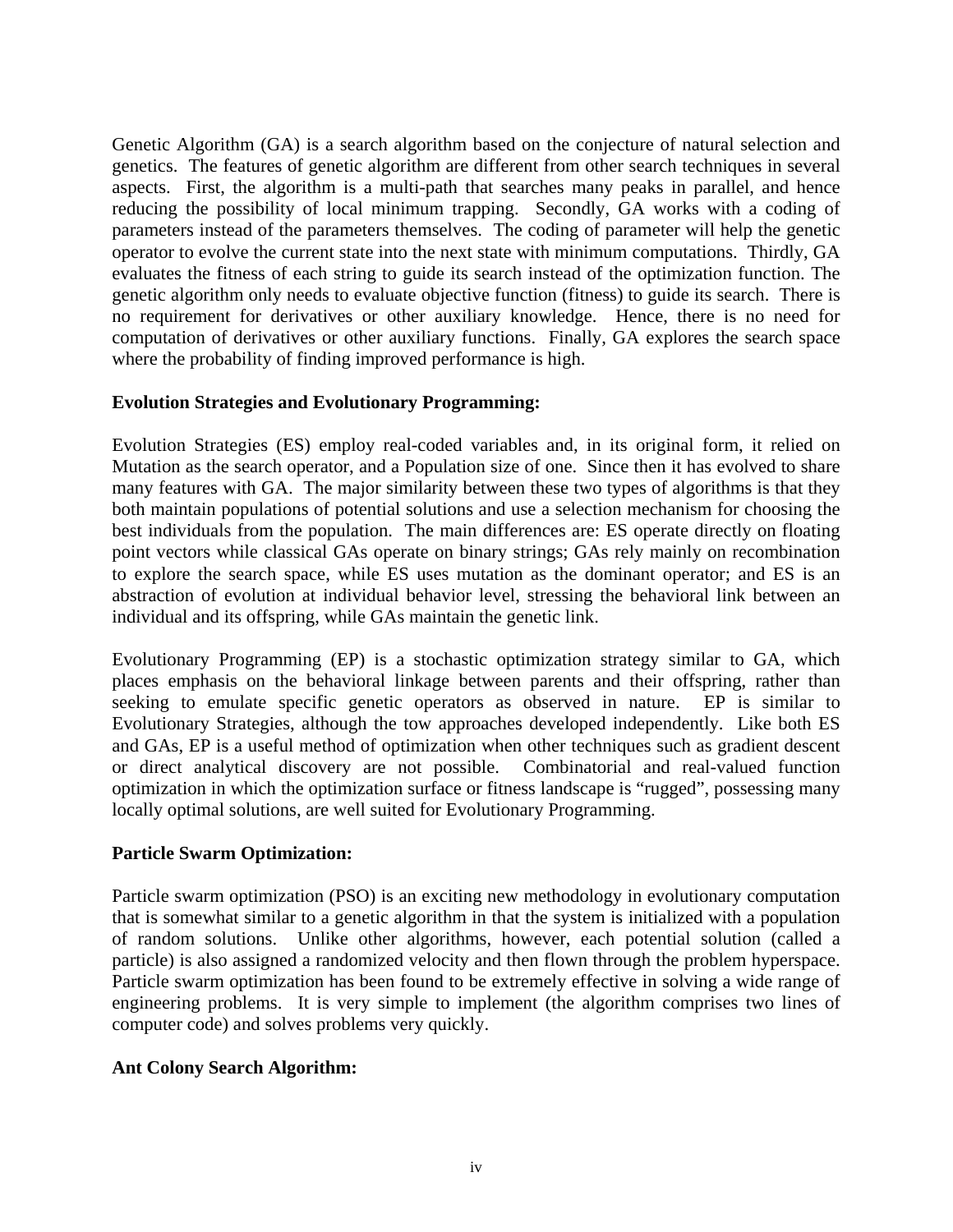The ant colony search algorithms mimic the behavior of real ants. As is well known, real ants are capable of finding shortest path from food sources to the nest without using visual cues. They are also capable of adapting to changes in the environment, for example, finding a new shortest path once the old one is no longer feasible due to a new obstacle. The studies by ethnologists reveal that such capabilities ants have are essentially due to what is called "pheromone trails" which ants use to communicate information among individuals regarding path and to decide where to go. Ants deposit a certain amount of pheromone while walking, and each ant probabilistically prefers to follow a direction rich in pheromone rather than a poorer one.

#### **Tabu Search:**

Tabu Search (TS) is basically a gradient-descent search with memory. The memory preserves a number of previously visited states along with a number of states that might be considered unwanted. This information is stored in a Tabu List. The definition of a state, the area around it and the length of the Tabu list are critical design parameters. In addition to these Tabu parameters, two extra parameters are often used: Aspiration and Diversification. Aspiration is used when all the neighboring states of the current state are also included in the Tabu list. In that case, the Tabu obstacle is overridden by selecting a new state. Diversification adds randomness to this otherwise deterministic search. If the Tabu search is not converging, the search is reset randomly.

#### **Simulated Annealing:**

In statistical mechanics, a physical process called annealing is often performed in order to relax the system to a state with minimum free energy. In the annealing process, a solid in a heat bath is heated up by increasing the temperature of the bath until the solid is melted into liquid, then the temperature is lowered slowly. In the liquid phase all particles of the solid arrange themselves randomly. In the ground state the particles are arranged in a highly structured lattice and the energy of the system is minimum. The ground state of the solid is obtained only if the maximum temperature is sufficiently high and the cooling is done sufficiently slowly. Based on the annealing process in the statistical mechanics, the Simulated Annealing (SA) was introduced for solving complicated combinatorial optimization.

The name 'simulated annealing' originates from the analogy with the physical process of solids, and the analogy between physical system and simulated annealing is that the cost function and the solution (configuration) in the optimization process correspond to the energy function and the state of statistical physics, respectively. In a large combinatorial optimization problem, an appropriate perturbation mechanism, cost function, solution space, and cooling schedule are required in order to find an optimal solution with simulated annealing. SA is effective in network reconfiguration problems for large-scale distribution systems, and its search capability becomes more significant as the system size increases. Moreover, the cost function with a smoothing strategy enables the simulated annealing to escape more easily from local minima and to reach rapidly to the vicinity of an optimal solution.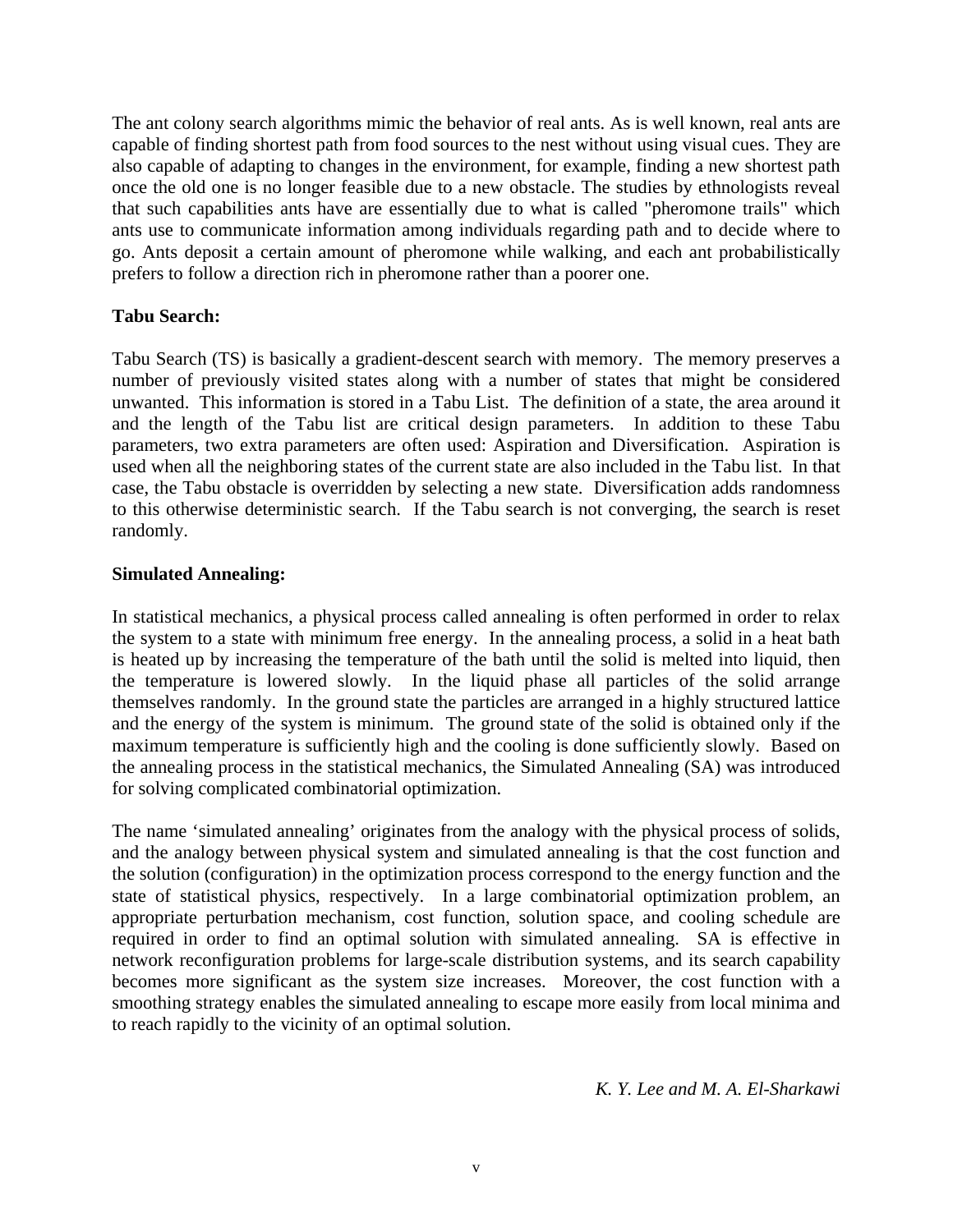### **List of Contributors**

*Koay Chin Aik, National University of Singapore; Eduardo Nobuhiro Asada, Universidade Estadual de Campinas Hsiao-Dong Chiang, Cornel university; Alexandre P. Alves da Silva, Federal University of Rio de Janeiro; ZhaoYang Dong, University of Queensland Mohamed A. El-Sharkawi, University of Washington D. M. Falcao, Federal University of Rio de Janeiro David B. Fogel, Natural Selection, Inc. Warren L.J. Fox, University of Washington Yoshikazu Fukuyama, Fuji Electric Co. R&D Hamid Ghezelayagh, LSI Design & Integration Corp.; Youngjae Jeon, Korea Electric Power Research Institute, Ioannis N. Kassabalidis, University of Washington Mingoo Kim, University of Washington Loi Lei Lai, City University of London Germano Lambert-Torres, Federal Engineering School at Itajuba Jaewook Lee, Cornel university Kwang Y. Lee, Pennsylvania State University; Chen-Ching Liu, Iowa State University Y. H. Lu, University of Technology; Vladimiro Miranda, University of Porto R. J. Marks, Baylor University Alcir J. Monticelli, Universidade Estaduial de Campinas; Koichi Nara, Ibaraki University; N. Ngatchou, University of Washington Jong-Bae Park, Konkuk University Ruben Romero, Universidade Estadual Paulista Julio de Mesquita Filho; N. Sinha, City University of London Yong Hua Song, University of Liverpool ; Y. H. Lu, University of Technology; Dipti Srinivasan, National university of Singapore J. G. Vlachogiannis, Industrial and Energy Informatics Laboratory; Kit Po Wong, Hong Kong Polytechnique University Ying Xiao, Brunel University; Anahita Zarei, University of Washington I. K. Yu, Changwon National University*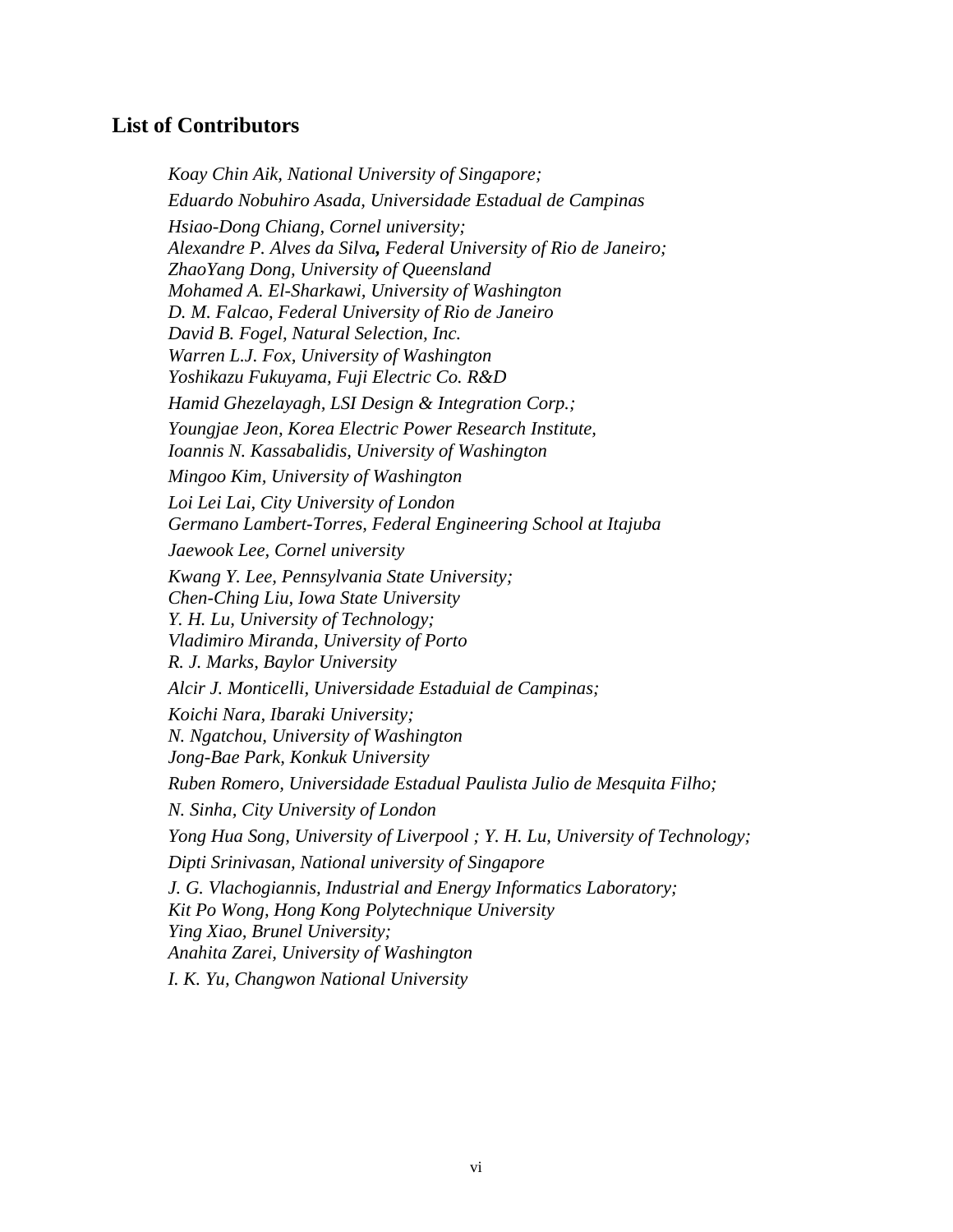## **Table of Contents**

#### *PART 1: THEORY OF MODERN HEURISTIC OPTIMIZATION*

| Chapter 1.                                                        | Introduction to Evolutionary Computation                                                                       |
|-------------------------------------------------------------------|----------------------------------------------------------------------------------------------------------------|
|                                                                   | By David B. Fogel                                                                                              |
| Chapter 2.                                                        | <b>Fundamentals of Genetic Algorithm</b>                                                                       |
|                                                                   | By Alexandre P. Alves da Silva and D. M. Falcao                                                                |
| Chapter 3.                                                        | Fundamentals of Evolution Strategies and Evolutionary Programming                                              |
| Chapter 4.                                                        | By Vladimiro Miranda<br>Fundamentals of Particle Swarm Optimization Techniques                                 |
|                                                                   | By Yoshikazu Fukuyama                                                                                          |
| Chapter 5.                                                        | <b>Fundamentals of Ant Colony Search Algorithms</b>                                                            |
|                                                                   | By Yong Hua Song, Y. H. Lu, Kwang Y. Lee, and I. K. Yu                                                         |
| Chapter 6.                                                        | <b>Fundamentals of Tabu Search</b>                                                                             |
| Chapter 7.                                                        | By Alcir J. Monticelli, Ruben Romero, and Eduardo Nobuhiro Asada<br><b>Fundamentals of Simulated Annealing</b> |
| Chapter 8                                                         | By Alcir J. Monticelli, Ruben Romero, and Eduardo Nobuhiro Asada<br>Fuzzy.Systems                              |
| Chapter 9.                                                        | <b>By Germano Lambert-Torres</b><br>Differential Evolution, an Alternative Approach to Evolutionary Algorithm  |
| Chapter 10                                                        | By <b>Kit Po Wong</b> and ZhaoYang Dong<br>Pareto Multi-Objective Optimization                                 |
|                                                                   | By Patrick N. Ngatchou, Anahita Zarei, Warren L.J. Fox, and M. A. El-Sharkawi                                  |
| PART 2: SELECTED APPLICATIONS OF MODERN HEURISTIC OPTIMIZATION IN |                                                                                                                |

#### *POWER SYSTEMS*

Chapter 11. Overview of Applications in Power Systems *By Alexandre P. Alves da Silva, D. M. Falcao, and Kwang Y. Lee*  Chapter 12 Trust-Tech Paradigm for Computing High-quality Optimal Solutions: Method and Theory

*By Hsiao-Dong Chiang and Jaewook Lee*